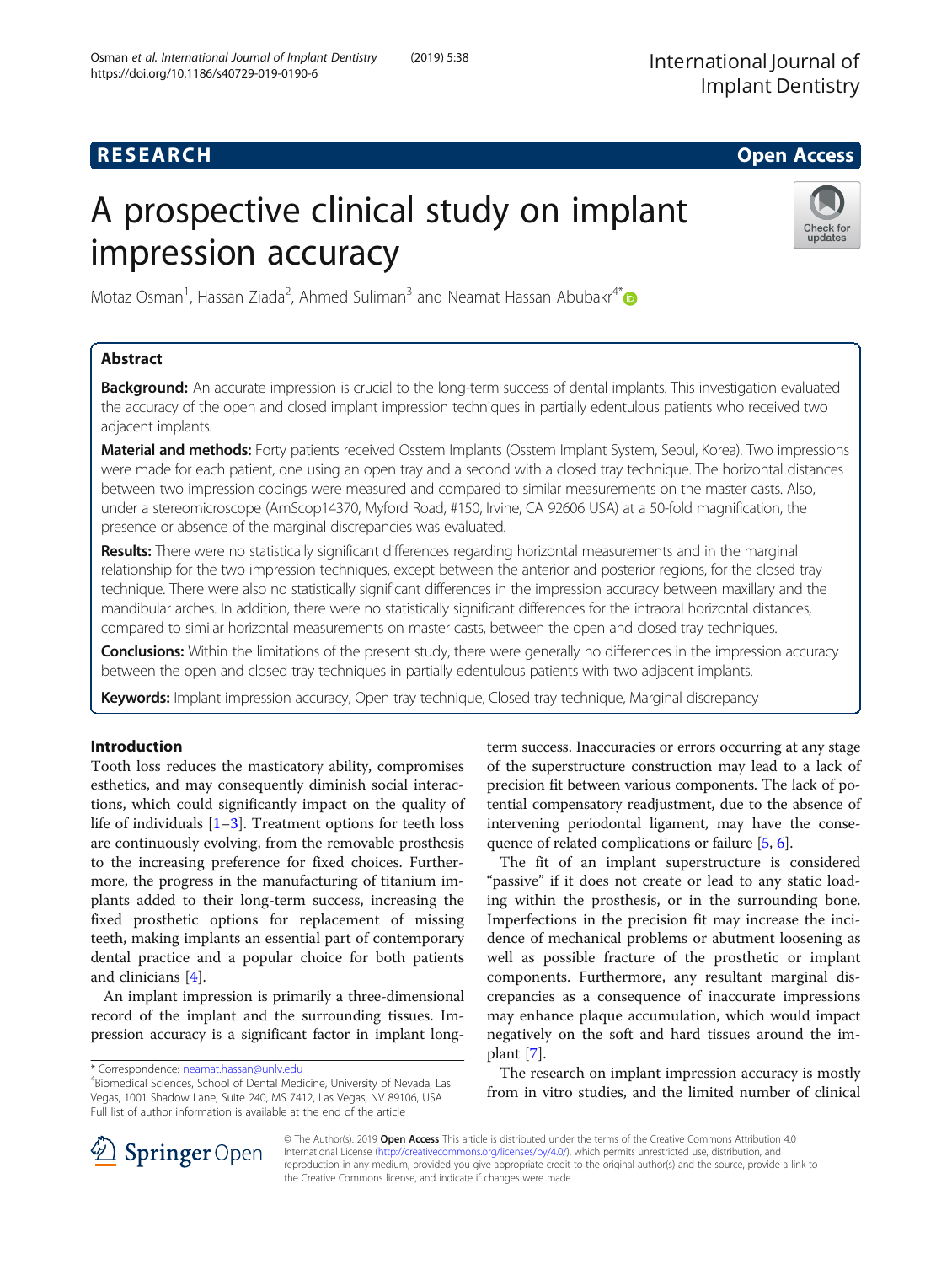<span id="page-1-0"></span>studies might be contributing to the controversy as to which technique should be considered to be more superior [[5](#page-6-0), [8\]](#page-6-0). We hypothesize that clinically, there is no impact or differences in impression accuracy.

This study aimed to evaluate the accuracy of the open and closed implant impression techniques in partially edentulous patients with two adjacent implants.

### Materials and methods

The current study was conducted to investigate the accuracy of the open and closed implant impression techniques in partially edentulous patients with two adjacent implants. The ethical principles were adhered to, and ethical approval to conduct the study was duly obtained from the Ministry of Health, State Khartoum, Khartoum University Teaching Hospital, number: [WK/OS/ AETEA/44/1].

Patients who were scheduled to receive two adjacent implants were invited to participate in the study. The sample that would have sufficient power for analysis was calculated based on data from the previous clinical study by Stimmelmayr in 2013 [[9\]](#page-6-0). The sample size was determined using the following formula:

$$
n=\frac{\left( z\sigma\right) ^{2}}{\left( d\right) ^{2}}
$$

where:

 $n =$  the required sample size

 $Z =$  is the critical value of the normal distribution

 $\sigma$  = the standard deviation taken from the previous study

 $d =$  the margin of error (10%  $\times$  mean).

The sample size was 31 patients; this was increased to 40 participants to accommodate patient dropouts during the study.

The inclusion criteria were patients over 18 years of age and willing to participate. A prerequisite to participation was a treatment plan that would involve two adjacent implants. The patient should also be category ASA I or ASA II medical history (American Society of Anesthesiologists Classification) [[10\]](#page-6-0). Furthermore, evidence of bone loss or implant mobility at the time of impression making, formed part of the exclusion criteria [[11,](#page-6-0) [12\]](#page-6-0).

Informed consent was made, and participants who agreed to participate signed the consent form. For every patient, a surgical positioning guide was fabricated from a diagnostic wax-up that correlated the anatomic conditions. The implant (Osstem Implant System, Seoul, Korea) installation directions were carried out according to the amount and status of the available bone [[13\]](#page-6-0). A Specialist Oral Surgeon placed the implants using the manufacturer's standardized



Fig. 1 Horizontal measurements between the two impression copings in the patient's mouth

technique, and similarly, a Specialist Prosthodontist carried out the related restoration steps. For making the impressions, individual trays were initially checked intraorally, and the final impressions made using Virtual Monophase vinyl polysiloxane impression material (Ivoclar Vivadent AG). Before impression making, the horizontal distance between the two impression copings was measured inside the patient's mouth using a digital caliper (HSL 246-15, Karl Hammacher GmbH, Germany) and recorded (Fig. 1). This recorded intraoral horizontal distances would later be compared against similar horizontal measurements on the master casts, to evaluate discrepancies or horizontal displacements between the positions intraorally and on the master casts. The same impression evaluation criteria used in our previous study



Fig. 2 Light cure acrylic resin verification jig in the patient's mouth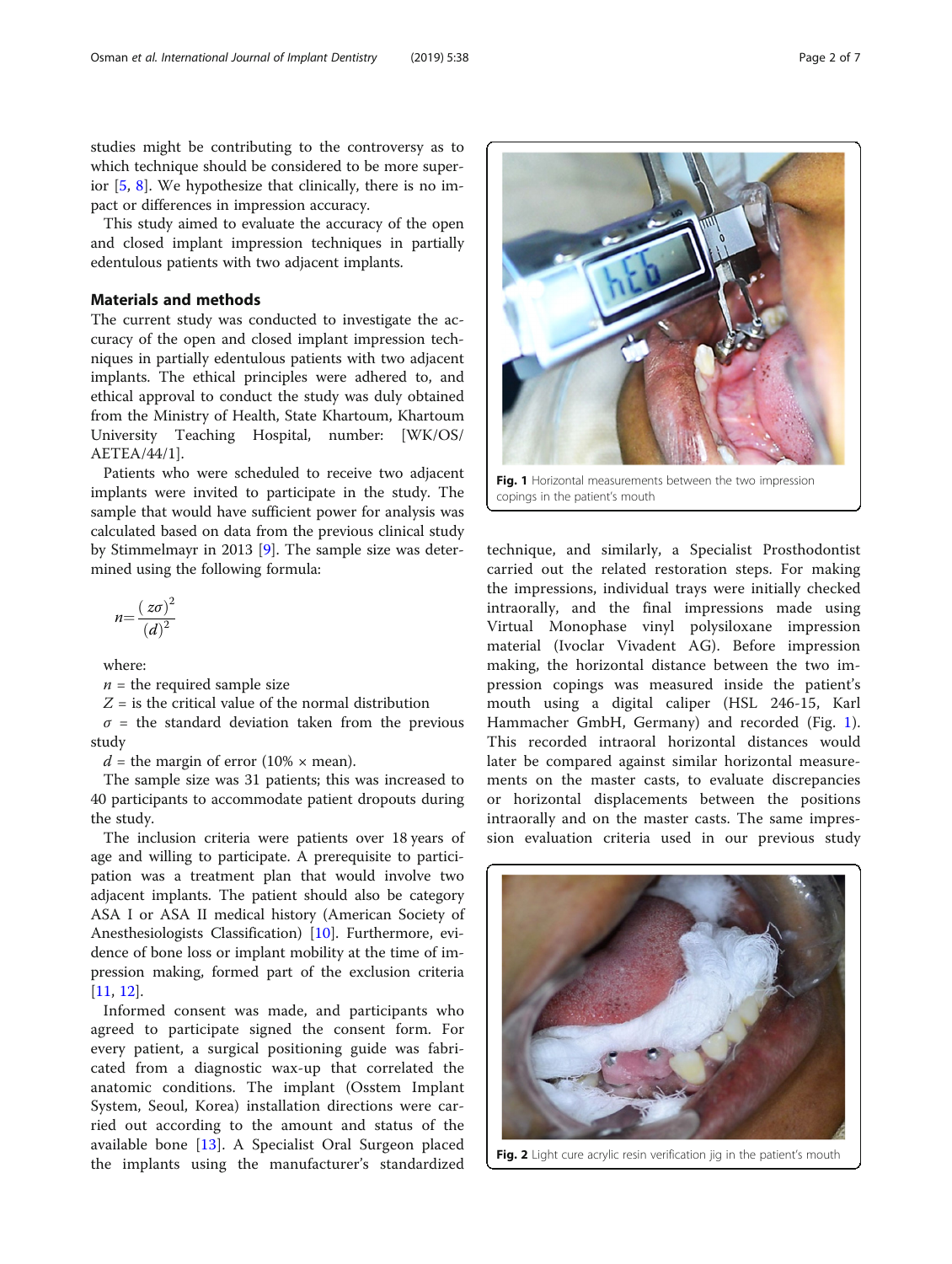<span id="page-2-0"></span>

were also used here  $[8]$  $[8]$ , which was described by Lee and Gallucci as follows [[14\]](#page-6-0):

- 1. There should be accurate imprints of the implant areas.
- 2. There should be no voids in the occlusal, buccal, lingual, and interproximal surfaces of the neighboring teeth.
- 3. There should be a proper reproduction of the implant area.
- 4. There should be no impression material in the analog-impression coping interfaces.
- 5. The impression material should not be separated from the custom tray.
- 6. The transfer copings should not be displaced from the impression.

Any impression not meeting these criteria was repeated until the criteria were met. Two impressions were made for every patient by the same clinician, one using the open and a second with the closed tray technique.

For the analysis of accuracy in the vertical direction or marginal discrepancy, verification jigs were constructed to connect the two impression copings [\[15](#page-6-0)]. These verification jigs were used to transfer the relationships between the two impression copings and their implants from the patients' mouths to the master casts. To construct the verification jig, the two impression copings would be attached to their implant, inside the patient mouth, and a string of dental floss is wrapped around to connect the two impression copings (Fig. [2](#page-1-0)). A light cure acrylic resin (Al dente dental products GmbH, Germany) adapted over the dental floss in increments and cured according to the manufacturer's instructions. The impression coping's screws would then be loosened, and the jig removed  $[16]$  $[16]$ .

The impression copings for both the open and closed tray techniques were re-assembled and fixed into their corresponding implant analogs. Dental Stone Type IV (Elite Rock, Zhermack) was mixed using a vacuum machine for 30 s, then poured using the boxing technique over a vibrator, and the casts separated after 45 min according to the manufacturer's instruction [[17,](#page-6-0) [18\]](#page-6-0). The master casts were then sectioned to a base of 20 mm, to allow their allocation under the stereomicroscope (AmScop14370, Myford Road, #150, Irvine, CA 92606 USA), to be examined at a  $\times$  50 magnification, and to evaluate the presence or absence of marginal discrepancy  $[8, 19]$  $[8, 19]$  $[8, 19]$  $[8, 19]$ .

Two examiners were involved in the evaluations, and inter-examiner reliability of 0.932 was obtained.

#### Statistical analysis

All the data were tabulated and statistically analyzed using IBM SPSS Statistics software version 22. The  $t$  test was used to compare intraoral and master cast horizontal distances as well as sub-groups of the open and close impression tray techniques. Where data are not normally distributed, Wilcoxon signed test was used for numerical

Table 1 The t test for horizontal measurements of the intraoral and master cast in the open and closed tray techniques

| Impression<br>technique |        | N  | Mean     | Std.<br>deviation | Std. error $t$<br>mean |       | $P$ value |
|-------------------------|--------|----|----------|-------------------|------------------------|-------|-----------|
| Intraoral               | Open   |    | 40 9.327 | 3.356             | 0.531                  | 0.205 | 0.838     |
|                         | Closed | 40 | 9.181    | 2974              | 0.470                  |       |           |
| Master<br>cast          | Open   | 40 | 9.359    | 3.376             | 0.534                  | 0.188 | 0.851     |
|                         | Closed | 40 | 9225     | 2970              | 0.470                  |       |           |

Significance level  $p \leq 0.05$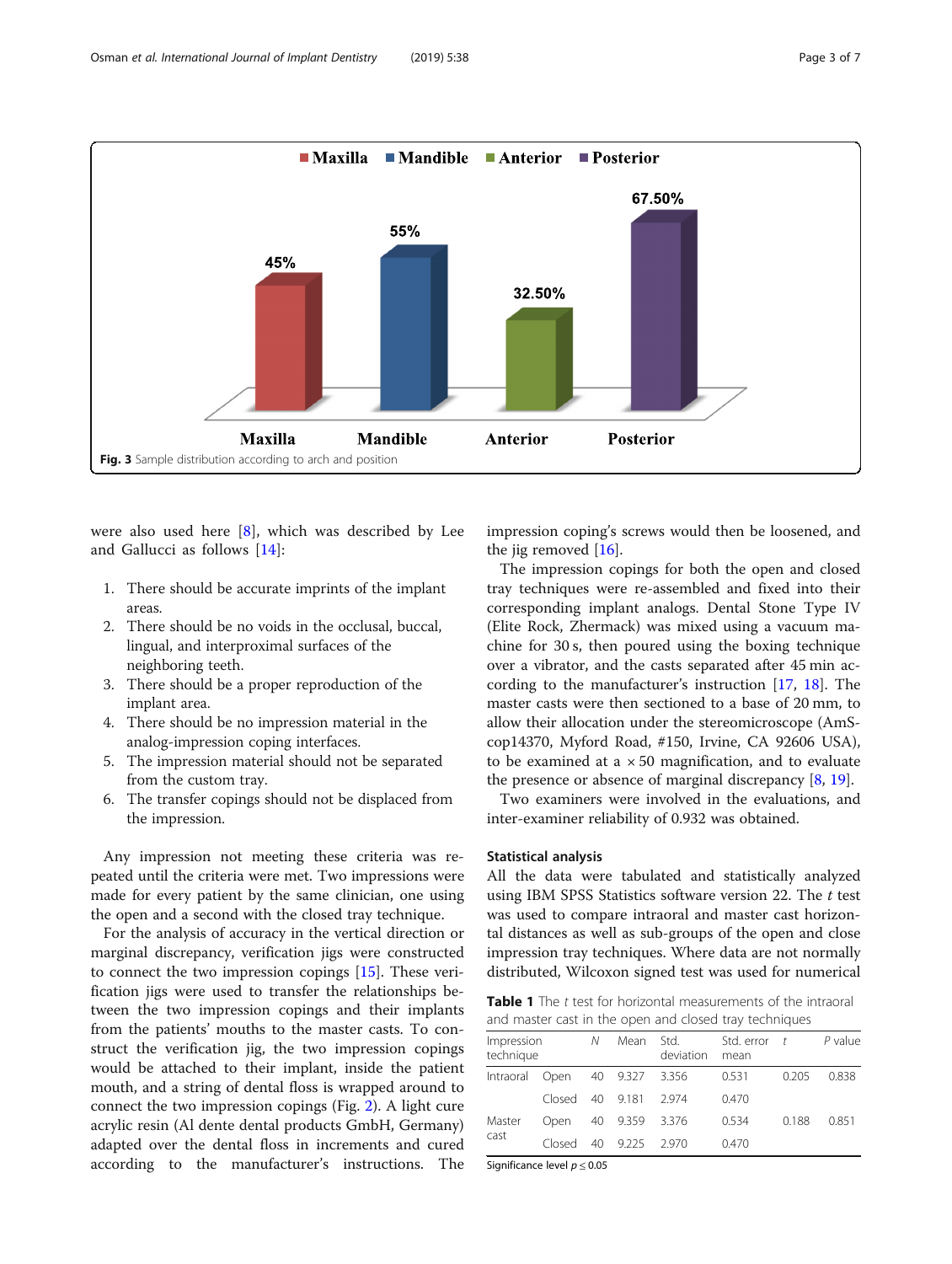

dependent data and paired data; Mann-Whitney U test was used for independent numerical groups. Chi-square test was used for the association between categorical variables. The *p* value was set at  $p \le 0.05$  and regarded as statistically significant.

#### Results

Eighty impressions were made for 40 patients, using the open, then the closed impression techniques. There were 18 impressions in the maxillary and 22 in the mandibular arch; of these, 13 were in the anterior and 27 in the posterior region (Fig. [3\)](#page-2-0).

A t test indicated no statistically significant difference between the open and closed tray techniques for intraoral horizontal measurements against the similar horizontal measurements on the master casts (Table [1](#page-2-0)). A normality line test, for intraoral and master casts readings (horizontal measurements), revealed that they were not normally distributed (Fig. 4).

The Wilcoxon signed-rank test revealed that there are no statistically significant differences between the open and closed tray implant impression techniques (Table 2). The Mann-Whitney  $U$  test also showed no statistically significant differences for maxillary and mandibular

Table 2 Open and closed tray techniques accuracy using the Wilcoxon signed-rank test

|                                    | Techniques Number of impressions Median Mean SD |       |                          | P value |
|------------------------------------|-------------------------------------------------|-------|--------------------------|---------|
| Open tray 40                       |                                                 | 0.040 | 0.03230 0.0663 0.365     |         |
| Closed tray 40                     |                                                 |       | $0.040$ $0.0437$ $0.918$ |         |
| $\sim$ $\sim$ $\sim$ $\sim$ $\sim$ |                                                 |       |                          |         |

Significance level  $p \leq 0.05$ 

impressions in both the open and closed tray techniques (Table 3).

The Mann-Whitney  $U$  test evaluated impression accuracy in the horizontal measurements according to the arch. There were no statistically significant differences between maxillary and mandibular arches, for the open and closed tray technique (Table [4\)](#page-4-0).

The Mann-Whitney *U* test also showed no statistically significant difference in the horizontal measurement between the anterior and posterior regions for the open tray impression technique (Table [5\)](#page-4-0). However, statistically significant differences were detected in the horizontal measurements, between the anterior and posterior regions in the closed tray impression technique (Table [4](#page-4-0)).

The marginal discrepancy evaluation and percentages by arch and region are presented in Fig. [5.](#page-5-0) The chisquare test associated marginal discrepancies between maxillary and mandibular, and anterior and posterior regions. There were no statistically significant differences in the marginal discrepancy between maxillary and mandibular arches, and anterior and posterior in both open and closed tray impression techniques (Table [6](#page-5-0)).

Table 3 Open and closed tray technique accuracy in the maxilla and mandible, using the Mann-Whitney U test

|             |             | Techniques Variables Number of Median Mean SD<br>impressions |       |              |               | $P$ value |
|-------------|-------------|--------------------------------------------------------------|-------|--------------|---------------|-----------|
| Open tray   | Maxilla     | - 18                                                         | 0.040 | 0.0833 0.076 |               | 0.107     |
|             | Mandible 22 |                                                              | 0.030 | 0.0464 0.054 |               |           |
| Closed tray | Maxilla     | - 18                                                         | 0.040 | 0.0756 0.076 |               | 0.419     |
|             | Mandible 22 |                                                              | 0.040 |              | 0.0945 0.0104 |           |

Significance level  $p \leq 0.05$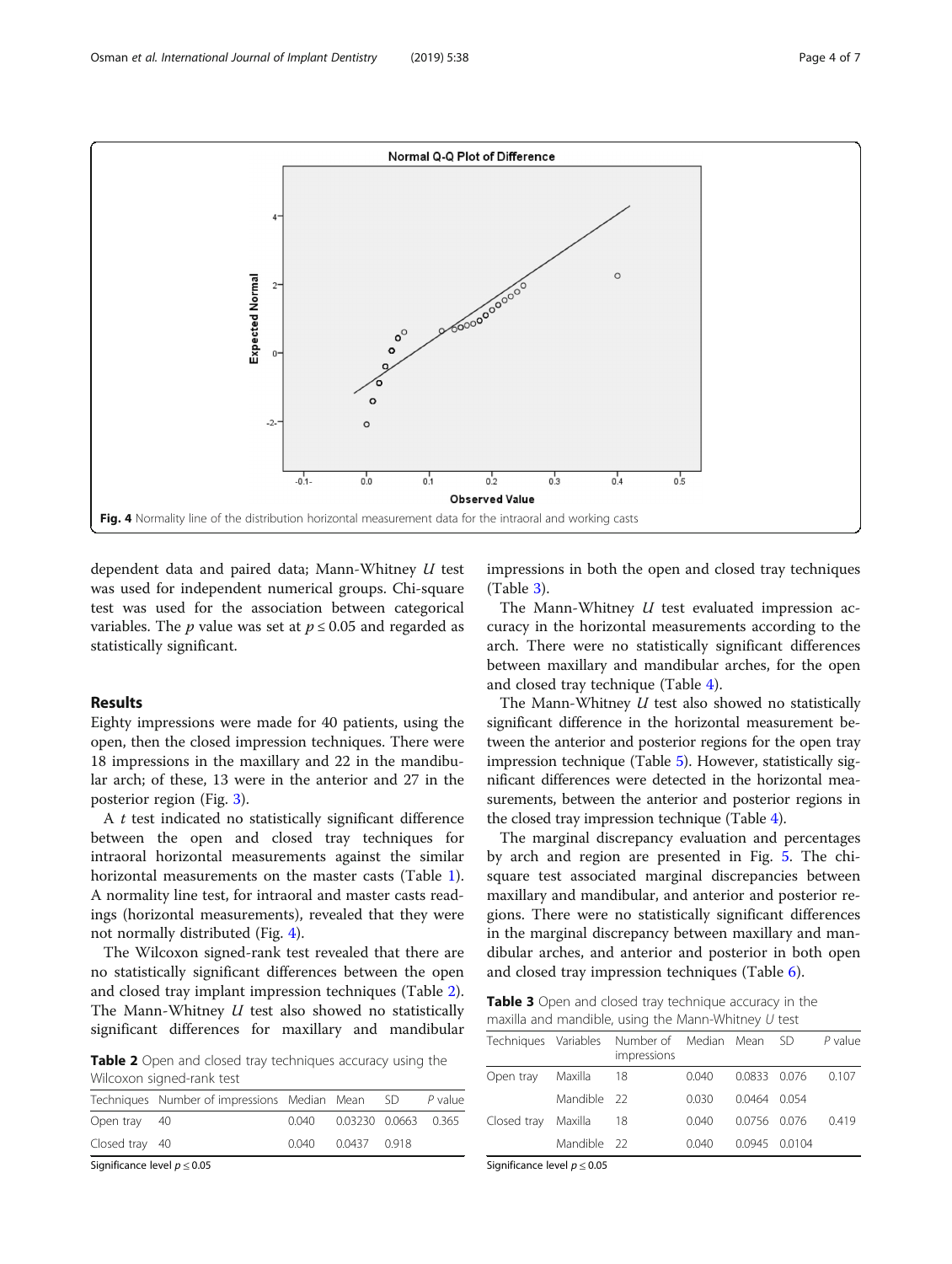|                         |              | Techniques Variables Number of Median Mean SD<br>impressions |      |               |                            | $P$ value |
|-------------------------|--------------|--------------------------------------------------------------|------|---------------|----------------------------|-----------|
| Open tray               | Anterior 13  |                                                              | 0.04 |               | 0.0569 0.0497              | 0360      |
|                         | Posterior 27 |                                                              | 0.03 | 0.0659 0.0737 |                            |           |
| Closed tray Anterior 13 |              |                                                              | 0.03 |               | $0.0515$ $0.0571$ $0.039*$ |           |
|                         | Posterior 27 |                                                              | 0.04 | 0.1026 0.1013 |                            |           |

<span id="page-4-0"></span>Table 4 Impression technique accuracy in the anterior and posterior regions using the Mann-Whitney  $U$  test

\*Significance level  $p \le 0.05$ 

## **Discussion**

Impression accuracy at the implant level is believed to have a higher degree of accuracy, compared to abutmentlevel impressions [[20](#page-6-0)]. However, studies reporting on impression accuracy in implant dentistry may vary, and there are several possible explanations for these variations. One reason is the splinting together of copings for pick-up impressions compared to the non-splinting of copings. Secondly, the edentulous spans evaluated may differ between studies; thirdly, marginal discrepancy evaluation may use magnifying visual assessment as in the current investigation, or a superimposition of digital models as in Stimmelmayr et al. [\[9](#page-6-0)]. One variant that might have an impact is the impression material used. In one study, the impression material had the most considerable effect size on accuracy in terms of the 3D shift, and the implant axis inclination [\[21](#page-6-0)].

Most of the data on implant impression accuracy is from in vitro studies, with a small number conducted in a clinical setting. The limited number of clinical studies was highlighted in a systemic review by Papaspyridakos et al., where from the 76 studies reviewed, only 4 were in a clinical setting [[22\]](#page-6-0). Baig, also in a report on the accuracy of multiple implants impressions of edentulous arches, found only 3 of the 56 studies reviewed to be in a clinical setting [[7](#page-6-0)]. Also, when the same author conducted a systematic review, only 1 study out of the 34 selected for the systematic review was a clinical study [\[23](#page-6-0)].

This prospective clinical investigation found no significant differences between open and closed tray techniques, in agreement with Gallucci et al. [[24](#page-6-0)]. In our in vitro study, we also found that the open and closed tray implant impression techniques showed a similar level of accuracy [[8\]](#page-6-0). In that study, all the impressions were in the posterior maxillary region, while the current study had variations of anterior, posterior, maxillary, and mandibular. However, the current study is in disagreement with Stimmelmayr et al., where they found that the splinted implants in the open tray were more accurate than that in the closed tray technique [[9\]](#page-6-0).

Regarding the influence on the accuracy of the implant position within the dental arch, the current study found that the implant position in the dental arch had no influence or impact on impression accuracy, similar to the report by Gallucci et al. [[24](#page-6-0)]. However, and in contrast, Papaspyridakos et al. found that the position in the dental arch influenced accuracy  $[22]$  $[22]$  $[22]$ . However, the Papaspyridakos et al. study involved utilizing the open tray technique only and used splinted impression copings. Furthermore, polyether impression was the material used in their study, and accuracy evaluation was through superimposition of optical scans, and perhaps, these differences may have contributed to the variance in outcomes.

There is currently an increase in the use of digital impressions in dentistry. In a recent systematic review comparing digital and conventional impressions, out of 10 articles, 5 encouraged the use of intraoral scanners in the implant field, while two studies found that digital scanning is not reliable and could not be used in clinical practice. However, it is still early to conclude whether to use digital scanners in implant dentistry as standard procedure and further studies should clarify this issue [\[25](#page-6-0)].

The current study generally found no statistically significant differences in the marginal discrepancy between both impression techniques. This is contrary to the findings of Papaspyridakos et al., where statistically significant differences were found concerning marginal discrepancy between the groups studied [[26](#page-6-0)].

Any stage of implant prosthesis fabrication may contribute to positional distortion or imprecision. Decreasing distortion factors in the horizontal and vertical

Table 5 The horizontal discrepancies according to implant position in the arch, using the Mann-Whitney U test

| Horizontal<br>discrepancies | Position  | N  | Open tray |        |       |       | Closed tray |       |       |
|-----------------------------|-----------|----|-----------|--------|-------|-------|-------------|-------|-------|
|                             |           |    | Mean      | Median | S.D   | Mean  | Median      | S.D   | value |
| Maxilla                     | Anterior  | 9  | 0.069     | 0.040  | 0.055 | 0.047 | 0.020       | 0.050 | 0.110 |
|                             | Posterior | 9  | 0.098     | 0.040  | 0.093 | 0.101 | 0.050       | 0.090 | 0.136 |
|                             | Total     | 18 | 0.084     | 0.040  | 0.075 | 0.075 | 0.035       | 0.070 | 0.584 |
| Mandible                    | Anterior  | 4  | 0.030     | 0.035  | 0.022 | 0.063 | 0.079       | 0.030 | 0.999 |
|                             | Posterior | 18 | 0.050     | 0.030  | 0.059 | 0.102 | 0.109       | 0.045 | 0.118 |
|                             | Total     | 22 | 0.0464    | 0.04   | 0.054 | 0.095 | 0.104       | 0.040 | 0.152 |

Significance level  $p \leq 0.05$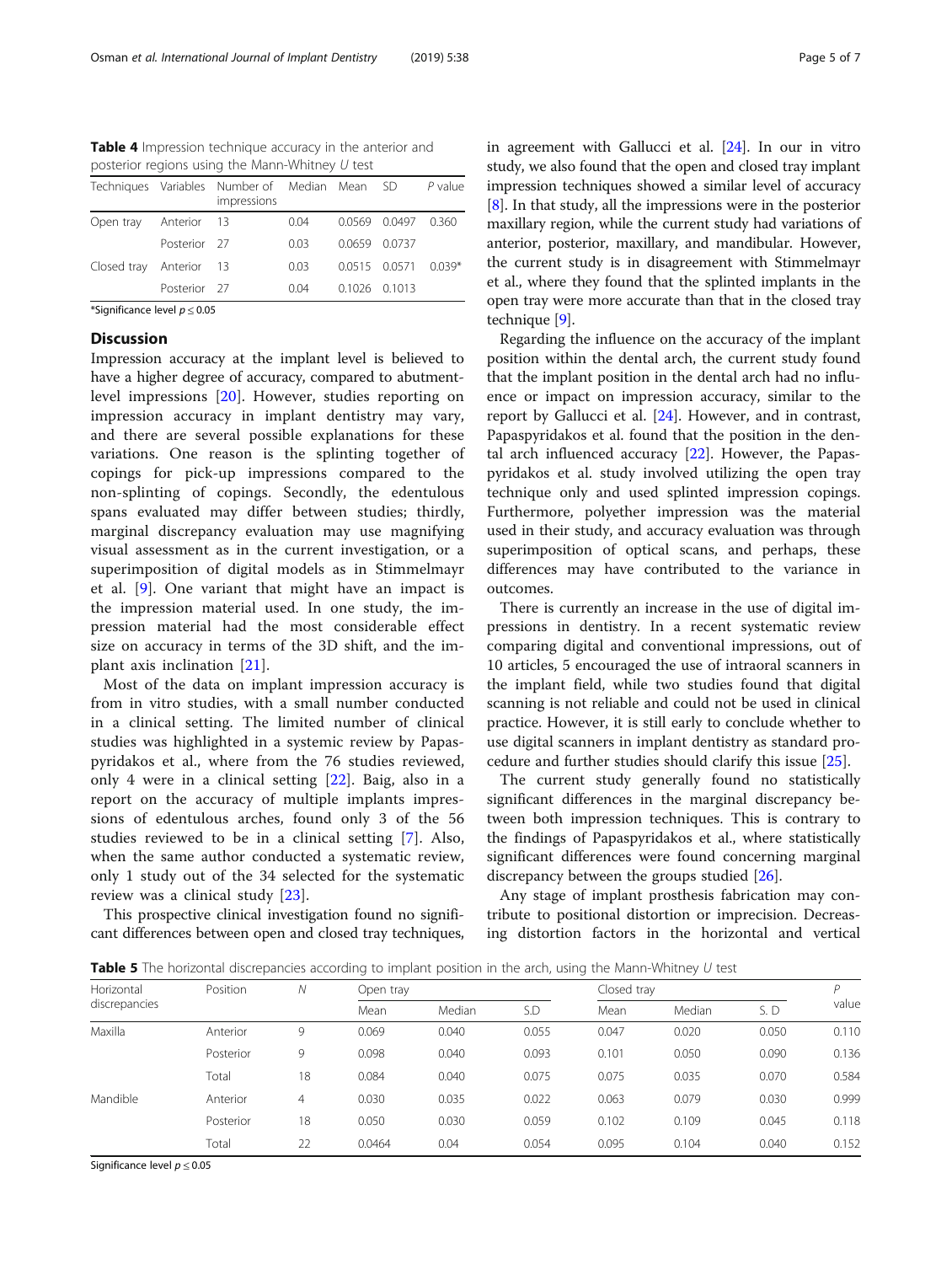<span id="page-5-0"></span>

dimensions may reduce the potential on impression misfits of the implant superstructures. Several methods may be used to evaluate the presence or absence of marginal discrepancy; in the current study, the one screw test with a verification jig was used, since it has been widely used to determine marginal discrepancies [\[15,](#page-6-0) [27](#page-6-0)–[29\]](#page-6-0).

One of the limitations of our study is the lack of matching arches and regions. This may have yielded variable data and would have perhaps influenced the outcomes of implant impression accuracy. Also, the exact position of the implant in relation to accuracy have not been considered in this study, and further studies should consider evaluating this.

A further limitation is that specialists undertook the management of the patients in this study, and it would have been interesting to evaluate the effect of clinical experience on impression accuracy, though that would have probably required a larger sample to obtain the appropriate power to assess these variables. A further limitation is the effect of implant angulations on the accuracy was not assessed in this study. Also, this study investigated impression accuracy in relationship to adjacent implants, and the results should be viewed regarding adjacent implants only, and that spaced and

Table 6 Chi-square test of marginal discrepancies for the impression techniques, by implant position in the arch

| Marginal discrepancy | Open tray  | Closed tray | $P$ value |
|----------------------|------------|-------------|-----------|
| Maxilla              | 6(33.3%)   | 6(33.3%)    | 0.999     |
| Mandible             | $2(9.1\%)$ | 6(27.3%)    | 0.240     |
| Anterior             | 2(15.4%)   | 3(23.1%)    | 0.50      |
| Posterior            | 6(22.2%)   | 9 (33.3%)   | 0.272     |
|                      |            |             |           |

Significance level  $p \leq 0.05$ 

divergent implants would possibly yield different outcomes.

## Conclusion

Within the limitation of this study, there were no differences in the impression accuracy between the open and closed tray techniques, in partially edentulous jaws with two adjacent implants. Also, there were no differences between the two impression techniques regarding marginal discrepancy. The position of the implant, in the maxilla or mandible, had no effect on the impression accuracy of both techniques.

#### Acknowledgements

The authors would like to acknowledge the statistical support provided by Dr. Abdlaal Fadol.

#### Authors' contributions

MO carried out the recruitment and impression making, measurements, data collection, and drafting of the manuscript. HZ performed the analysis and interpretation of data and participated in the drafting and preparing of the manuscript. AS participated in the design of the study and discussion of the results. NHA participated in the conception, design and analysis of the study, and participated in the preparation and revision of the manuscript. All authors read and approved the final manuscript.

#### Funding

No funding (not applicable).

#### Availability of data and materials

The authors declare that they have full control on all data and materials of this study.

#### Ethics approval and consent to participate

The ethical principles were adhered to, and ethical approvals to conduct the study were duly obtained from the Ethical Committee of the Ministry of Health, Khartoum State, Khartoum Teaching Dental Hospital, number: [WK/ OS/AETEA/44/1].

#### Consent for publication

All authors read and approved the final manuscript and consent to the publication.